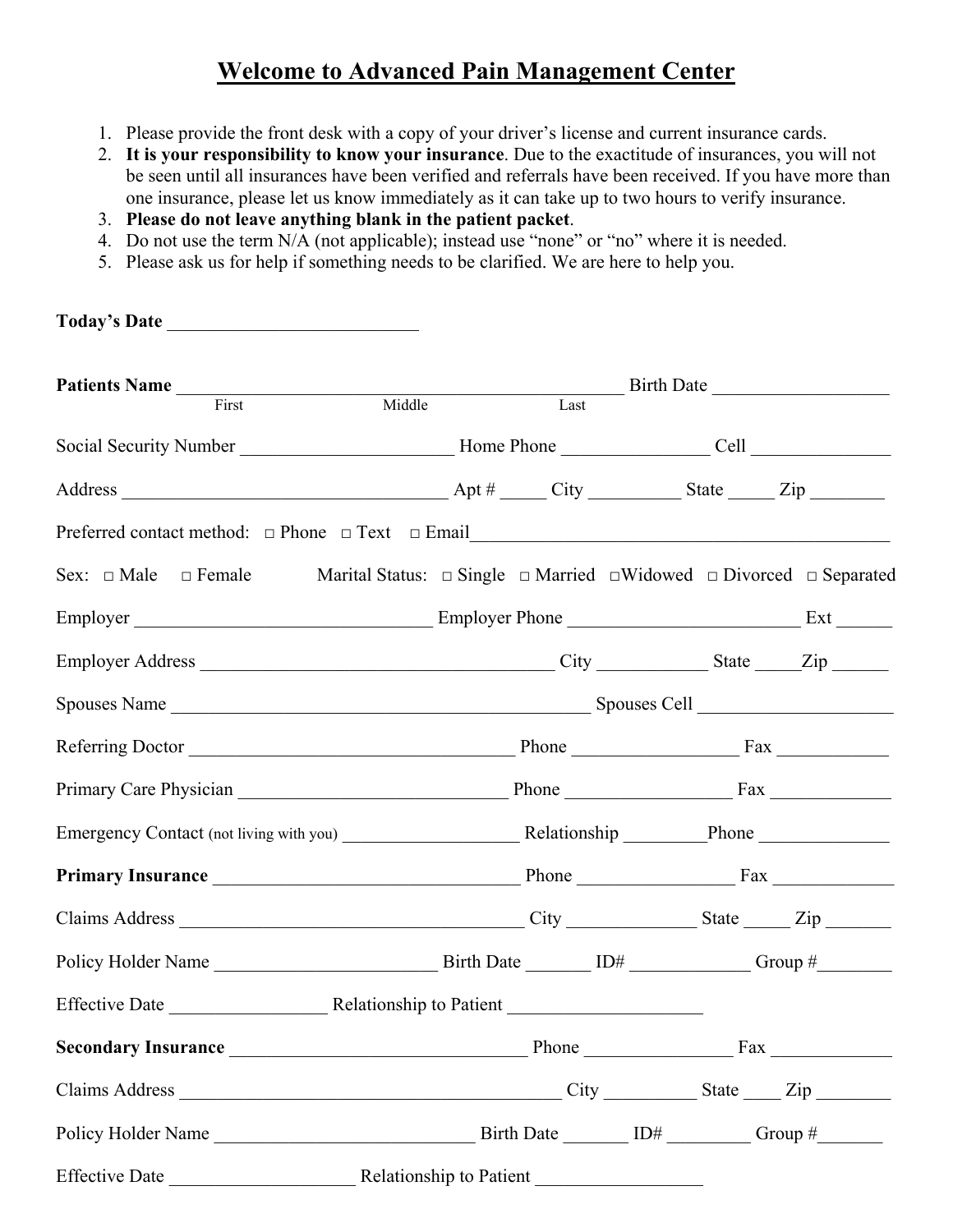**Healthcare Reform Questions**: Due to recent reforms mandated by the government American Recovery Reinvest Act (ARRA) legislation, doctors are required to ask all patients for their race and ethnicity regardless of insurance to meet Meaningful Use Requirements.

| <b>Ethnicity</b> : (check one) $\Box$ Hispanic or Latino $\Box$ Non-Hispanic $\Box$ Declined to Report                 |                                                                                                   |  |       |  |  |  |
|------------------------------------------------------------------------------------------------------------------------|---------------------------------------------------------------------------------------------------|--|-------|--|--|--|
| <b>Primary Race:</b> (check one) $\Box$ American Indian or Alaska Native $\Box$ Asian $\Box$ Black or African American | $\Box$ Native Hawaiian or other Pacific Islander $\Box$ White $\Box$ Unsure or Declined to Report |  |       |  |  |  |
| <b>Language</b> : (check one) $\Box$ English $\Box$ Spanish $\Box$ Arabic $\Box$ Chinese $\Box$ French $\Box$ German   | $\Box$ Japanese $\Box$ Russian $\Box$ Vietnamese $\Box$ Other                                     |  |       |  |  |  |
|                                                                                                                        |                                                                                                   |  |       |  |  |  |
| Is this an on the job or other work related injury? $\Box$ Yes $\Box$ No                                               |                                                                                                   |  |       |  |  |  |
| If so, please complete the following:                                                                                  |                                                                                                   |  |       |  |  |  |
|                                                                                                                        |                                                                                                   |  |       |  |  |  |
|                                                                                                                        |                                                                                                   |  |       |  |  |  |
|                                                                                                                        |                                                                                                   |  |       |  |  |  |
| Is this an injury from a Slip and Fall or Auto related injury? $\Box$ Yes $\Box$ No                                    |                                                                                                   |  |       |  |  |  |
|                                                                                                                        |                                                                                                   |  | Phone |  |  |  |

### **Insurance Information**

The specialty of pain management requires additional paper work for your insurance company. Please be aware that you may receive forms in the mail from your insurance company requesting:

- ●Accident information
- ●Coordination of Insurance Benefits Information

Please respond immediately to your insurance.

If you do not respond to the insurance company within 30 days, they will delay your case and will not pay any claims. You will end up responsible for 100% of billed charges and will have no recourse to appeal.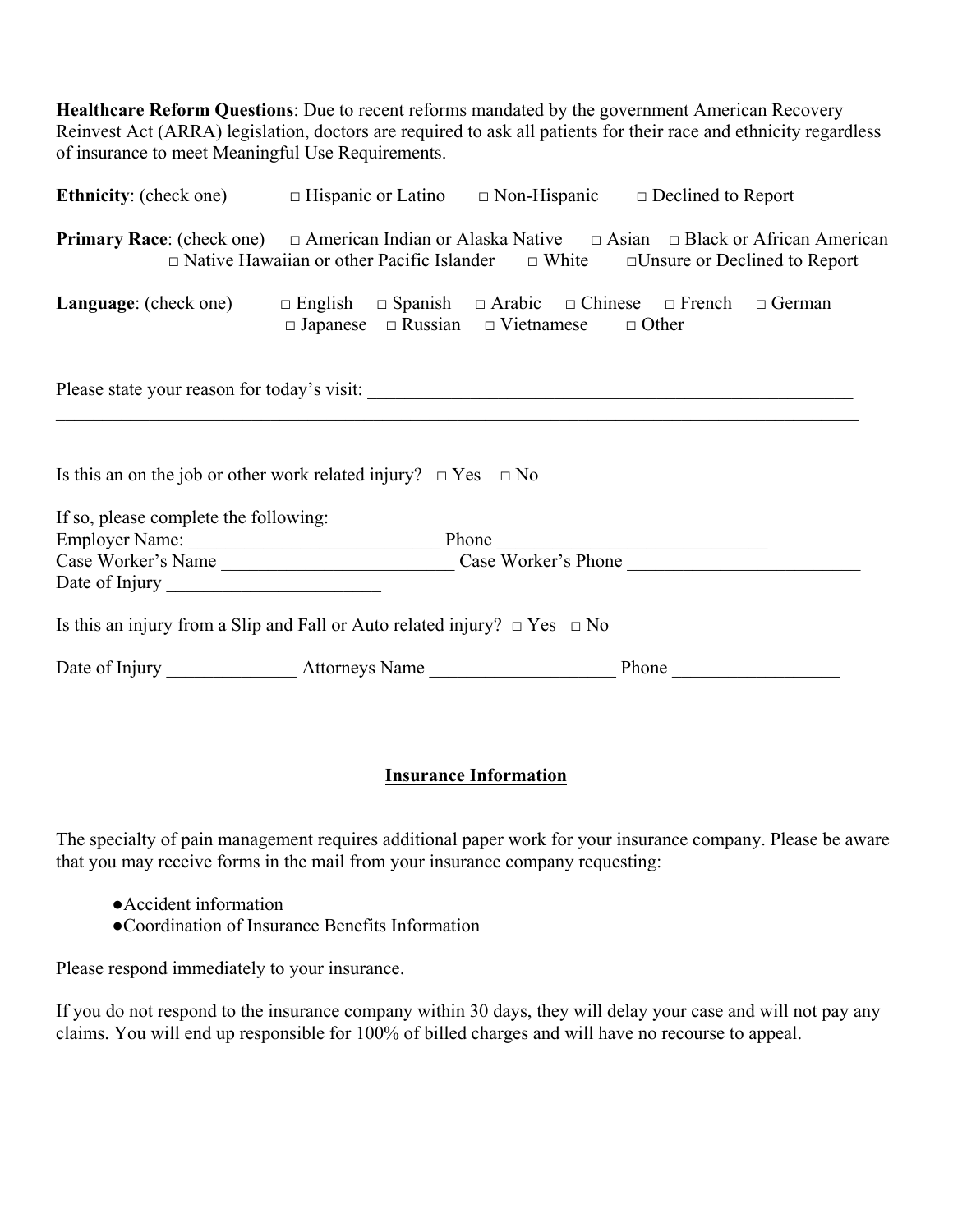## **Patient Questionnaire**

| Date:                            |               |              |  |
|----------------------------------|---------------|--------------|--|
| Name:                            | Date of Birth | Phone Number |  |
| <b>Emergency Contact Name</b>    |               | Phone Number |  |
| Referring Physician:             |               | Phone        |  |
| Primary Care / Family Physician: |               | Phone        |  |

 $\mathcal{L}_\mathcal{L} = \mathcal{L}_\mathcal{L} = \mathcal{L}_\mathcal{L} = \mathcal{L}_\mathcal{L} = \mathcal{L}_\mathcal{L} = \mathcal{L}_\mathcal{L} = \mathcal{L}_\mathcal{L} = \mathcal{L}_\mathcal{L} = \mathcal{L}_\mathcal{L} = \mathcal{L}_\mathcal{L} = \mathcal{L}_\mathcal{L} = \mathcal{L}_\mathcal{L} = \mathcal{L}_\mathcal{L} = \mathcal{L}_\mathcal{L} = \mathcal{L}_\mathcal{L} = \mathcal{L}_\mathcal{L} = \mathcal{L}_\mathcal{L}$ 

 $\mathcal{L}_\mathcal{L} = \mathcal{L}_\mathcal{L} = \mathcal{L}_\mathcal{L} = \mathcal{L}_\mathcal{L} = \mathcal{L}_\mathcal{L} = \mathcal{L}_\mathcal{L} = \mathcal{L}_\mathcal{L} = \mathcal{L}_\mathcal{L} = \mathcal{L}_\mathcal{L} = \mathcal{L}_\mathcal{L} = \mathcal{L}_\mathcal{L} = \mathcal{L}_\mathcal{L} = \mathcal{L}_\mathcal{L} = \mathcal{L}_\mathcal{L} = \mathcal{L}_\mathcal{L} = \mathcal{L}_\mathcal{L} = \mathcal{L}_\mathcal{L}$ 

 $\mathcal{L}_\mathcal{L} = \mathcal{L}_\mathcal{L} = \mathcal{L}_\mathcal{L} = \mathcal{L}_\mathcal{L} = \mathcal{L}_\mathcal{L} = \mathcal{L}_\mathcal{L} = \mathcal{L}_\mathcal{L} = \mathcal{L}_\mathcal{L} = \mathcal{L}_\mathcal{L} = \mathcal{L}_\mathcal{L} = \mathcal{L}_\mathcal{L} = \mathcal{L}_\mathcal{L} = \mathcal{L}_\mathcal{L} = \mathcal{L}_\mathcal{L} = \mathcal{L}_\mathcal{L} = \mathcal{L}_\mathcal{L} = \mathcal{L}_\mathcal{L}$ 

 $\mathcal{L}_\text{max}$  and the contribution of the contribution of the contribution of the contribution of the contribution of the contribution of the contribution of the contribution of the contribution of the contribution of the

### **HISTORY OF PAIN:**

- 1. What is the main complaint for which you are seeking treatment at the Pain Management Center?
- 2. How long have you had the pain problem you are currently experiencing?
- 3. What caused your pain to start?
- 4. On the diagram below, shade in the areas where you feel pain. Put an "X" on the area that hurts the most.

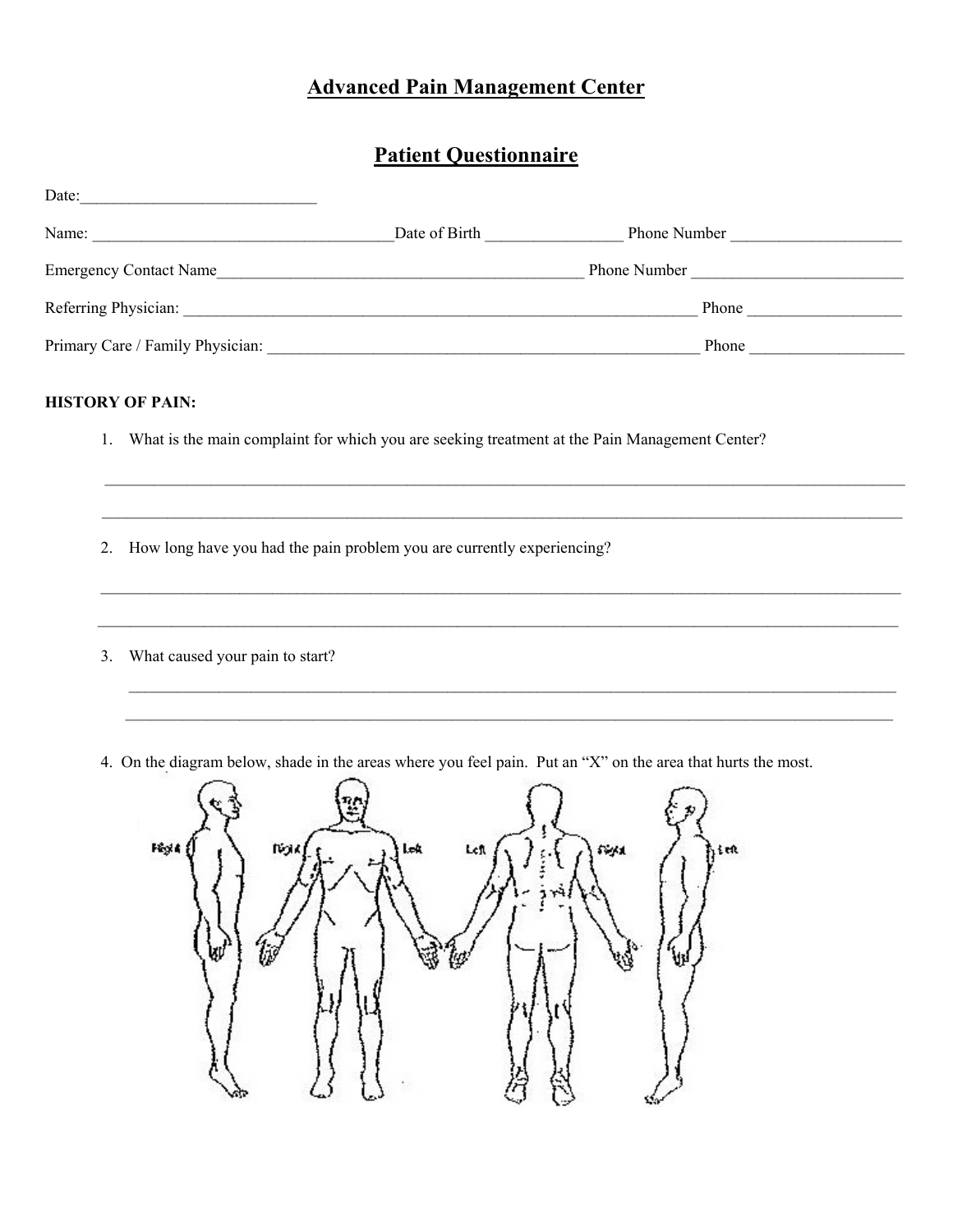|    | 5. Please circle the level of your pain on a scale of 0 to 10. $(0=$ no pain; 10= worst imaginable pain)                                                                                                       |
|----|----------------------------------------------------------------------------------------------------------------------------------------------------------------------------------------------------------------|
|    | 0 1 2 3 4 5 6 7 8 9 10<br>Worst Pain:<br>0 1 2 3 4 5 6 7 8 9 10<br>Least Pain:                                                                                                                                 |
| 6. | What type of pain do you have? (Check the box that best describes your pain.)<br>$\Box$ Aching $\Box$ Cramping $\Box$ Shooting $\Box$ Throbbing<br>$\Box$ Burning $\Box$ Piercing $\Box$ Stabbing $\Box$ Other |
|    | 7. How often do you have pain?<br>Intermittently<br>Constantly                                                                                                                                                 |
| 8. |                                                                                                                                                                                                                |
| 9. |                                                                                                                                                                                                                |
|    | 10. Are there any other symptoms associated with your pain?<br>$\Box$ Numbness $\Box$ Bowel Incontinence $\Box$ Tenderness of affected area                                                                    |
|    | $\square$ Weakness $\square$ Urinary Incontinence $\square$ Pain with light touch                                                                                                                              |
|    | 11. Are you depressed because of your pain?<br>Yes No                                                                                                                                                          |
|    | 12. Have you ever considered suicide to end your pain?<br>$Yes$ No                                                                                                                                             |
|    | 13. Has your pain affected any of the following? (Check all that apply.)                                                                                                                                       |

14. What other treatments have you had in the past to treat your pain?

| Date | Type of Treatment | Pain Relief $(\%)$ |
|------|-------------------|--------------------|
|      |                   |                    |
|      |                   |                    |
|      |                   |                    |
|      |                   |                    |
|      |                   |                    |

#### **PAST MEDICAL HISTORY:**

Please check any of the following conditions you have had or presently have:<br> $\square$  Diabetes  $\square$  Kidney disease

- 
- $\square$  Diabetes  $\square$  Kidney disease  $\square$  Cancer  $\square$  Thyroid disease
- 
- 
- $\Box$  Heart Problems  $\Box$  Ulcer  $\Box$  Hepatiti $\Box$  High blood pressure  $\Box$  Bleeding problems  $\Box$  Stroke
- $\Box$  High blood pressure  $\Box$  Asthma, Emphysema  $\Box$  Seizures  $\Box$  Other
	-
- $\Box$  Thyroid disease  $\Box$  HIV/AIDS<br> $\Box$  Ulcer  $\Box$  Hepatitis
	-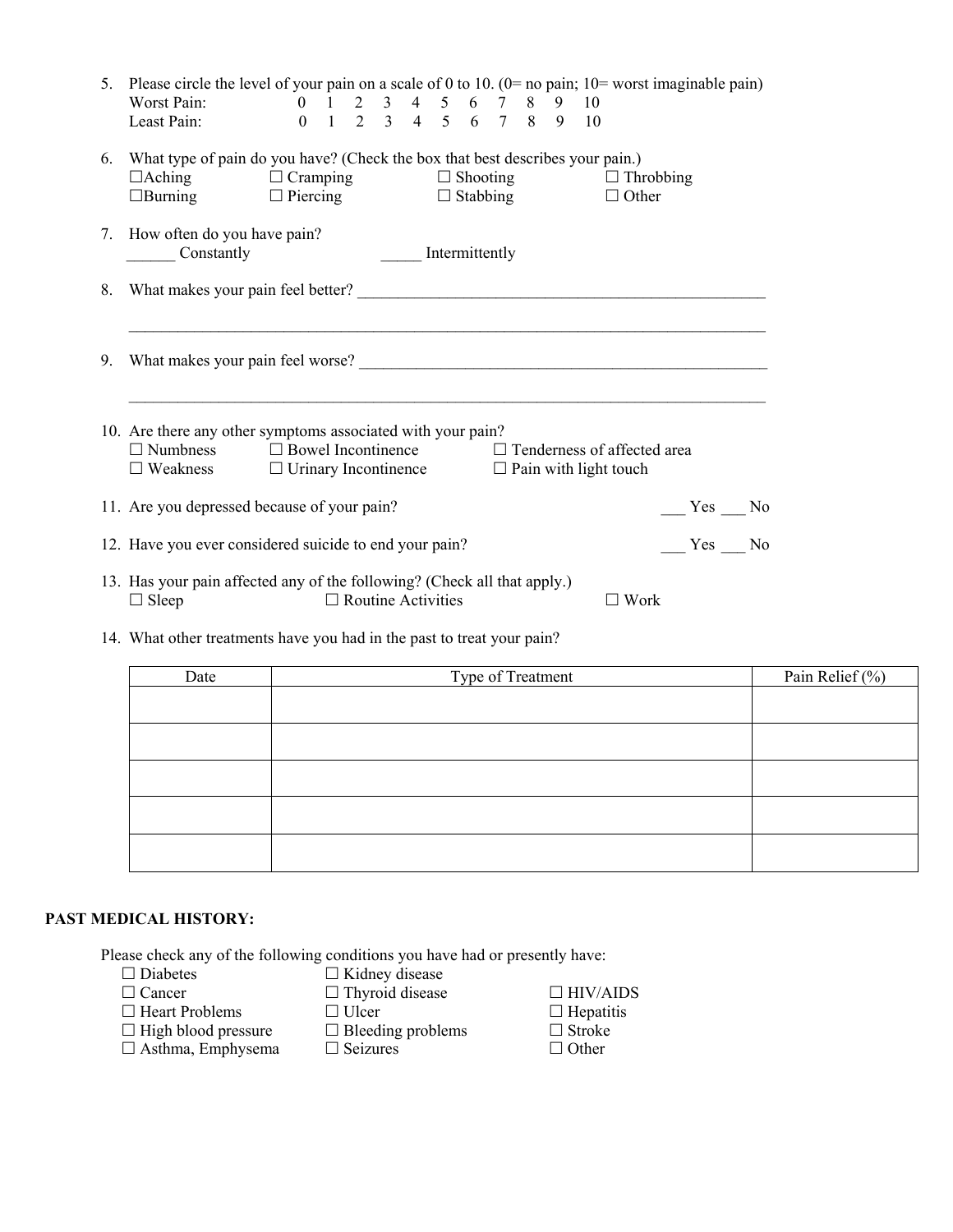### **PAST SURGICAL HISTORY:**

| Date | Procedure |
|------|-----------|
|      |           |
|      |           |
|      |           |
|      |           |
|      |           |
|      |           |
|      |           |
|      |           |
|      |           |
|      |           |

#### **PERSONAL AND SOCIAL HISTORY:**

|                   | 1. What is your current martial status?       |                                    |                         |                           |                      |
|-------------------|-----------------------------------------------|------------------------------------|-------------------------|---------------------------|----------------------|
|                   | $\Box$ Single                                 | $\Box$ Married<br>$\Box$ Separated | $\Box$ Divorced         |                           | $\Box$ Widow/widower |
| 2.                | Do you smoke?                                 |                                    |                         | Yes.                      | N <sub>0</sub>       |
| 3.                | Do you drink alcoholic beverages?             |                                    |                         | Yes                       | N <sub>0</sub>       |
| 4.                | Do you use recreational drugs?                |                                    |                         | Yes                       | N <sub>0</sub>       |
| 5.                | Present employment status:                    |                                    |                         |                           |                      |
|                   | $\Box$ Full Time                              | $\Box$ Unemployed                  | $\Box$ Leave of absence |                           | $\Box$ Student       |
|                   | $\Box$ Part Time                              | $\Box$ Retired                     | $\Box$ Homemaker        |                           |                      |
|                   |                                               |                                    |                         |                           |                      |
|                   | <b>FAMILY HISTORY:</b> (Check all that apply) |                                    |                         |                           |                      |
|                   | $\Box$ High blood pressure                    | $\Box$ Heart Attack                |                         | $\Box$ Heart Disease      |                      |
| $\Box$ Hepatitis  |                                               | $\square$ Asthma                   |                         | $\Box$ Lupus              |                      |
| $\Box$ Diabetes   |                                               | $\square$ Seizures                 |                         | $\Box$ Multiple Sclerosis |                      |
| $\Box$ Depression |                                               | $\Box$ Schizophrenia               |                         | $\Box$ Alcoholism         |                      |
| $\Box$ Cancer     |                                               | $\Box$ Thyroid disease             |                         | $\Box$ Bleeding disorder  |                      |
| $\Box$ Other      |                                               |                                    |                         |                           |                      |
| <b>ALLERGIES:</b> | $\Box$ Yes                                    | N <sub>0</sub>                     |                         |                           |                      |
|                   | $\mathbf{F}$ $\mathbf{F}$                     |                                    |                         |                           |                      |

If yes, please list:

### **MEDICATIONS:**

| Medications | Medications | Medications |
|-------------|-------------|-------------|
|             |             |             |
|             |             |             |
|             |             |             |
|             |             |             |
|             |             |             |
|             |             |             |
|             |             |             |
|             |             |             |

#### **DIAGNOSTIC STUDIES:**

| Test           | Date | Facility Where Test Was Done |
|----------------|------|------------------------------|
| X-rays         |      |                              |
| CT Scan        |      |                              |
| <b>MRI</b>     |      |                              |
| <b>EMG/NCV</b> |      |                              |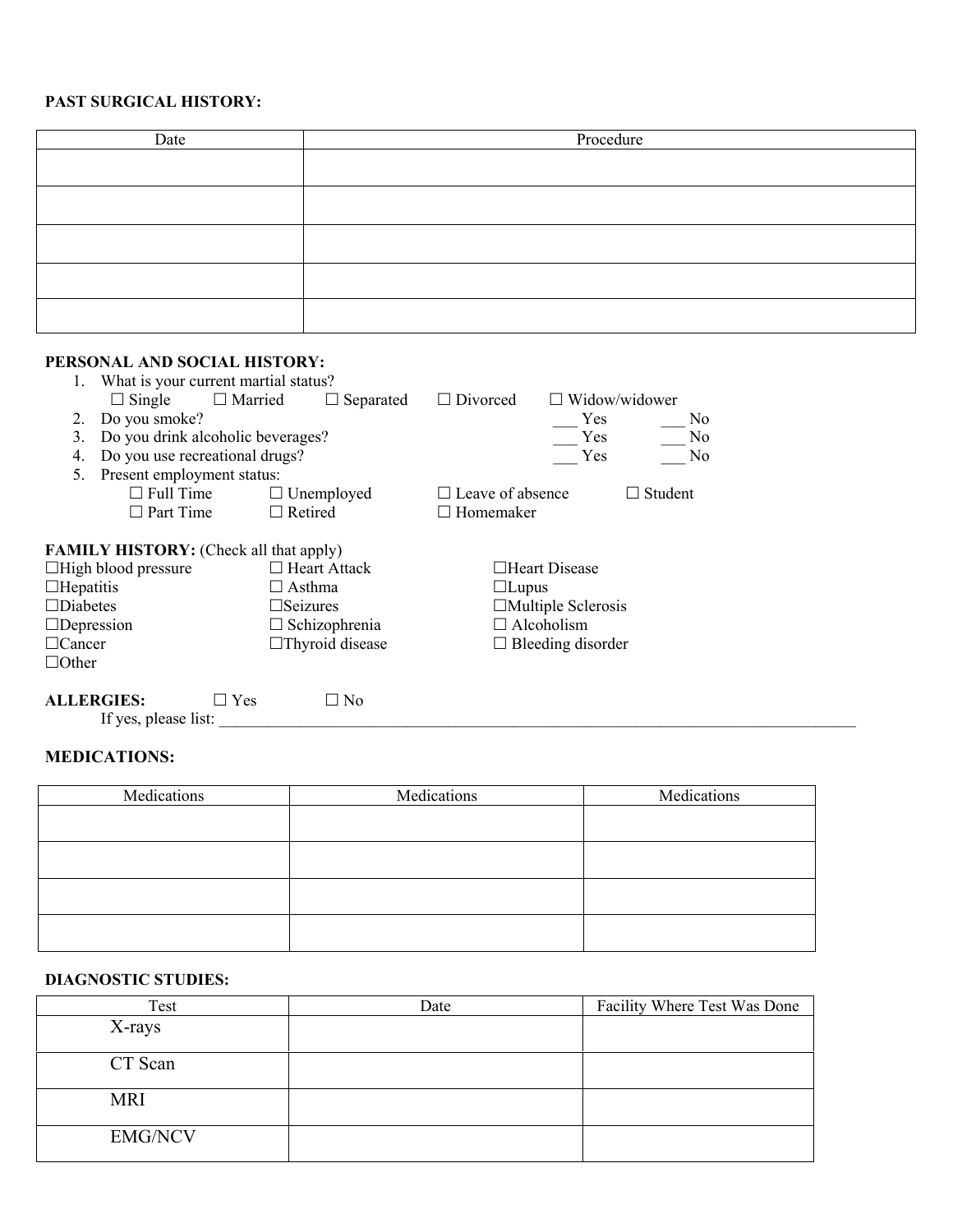## **Financial Policy and Assignment of Benefits**

### **\*Payments for medical services rendered are due at the time of service unless prior arrangements have been made.**

Our office verifies eligibility and benefits with your health insurance company. If we are unable to accomplish this, you will be asked to pay for services rendered until we can confirm your status. We will do all we can to assist you with your insurance claims; however, the insurance is a contract between you and your insurance carrier. Final responsibility for payment of your account rests with you.

Prior authorizations obtained for procedures by this office on your behalf do not guarantee payment but rather are based on medical necessity. Claims are subject to policy provisions, and your insurance carrier determines final payment. A deposit is required if you are being scheduled for a procedure.

Having read the above, I hereby authorize payment by my insurance carrier, Medicare, Medicaid, or other designated payers of medical benefits to Advanced Pain Management Center for services furnished to me. This assignment will remain in effect until revoked by me in writing. I hereby accept financial responsibility for all charges incurred whether or not I have insurance coverage. A photocopy of the assignment is considered as valid as the original.

I also authorize Advanced Pain Management Center to release to my insurance carrier or their agents any medical information about me needed to determine these benefits payable for service.

I understand that if my account becomes delinquent and is assigned to an outside collection agency, that an additional mark up of 100% will be added to the amount I owe. I understand the adding of this collection fee as well as the accrual of interest at the statutory rate should by account be assigned to a collection agency. I agree to pay Advanced Pain Management Center for the medical services provided, collection fees if added and interest.

I hereby consent to and authorize medical treatment, tests, and procedures performed in this office that my physician deems advisable and necessary based on his judgment. I understand that I may ask whatever questions needed to understand the necessity for and expected outcomes of the recommended care.

 $\mathcal{L}_\text{max}$  , and the contribution of the contribution of the contribution of the contribution of the contribution of the contribution of the contribution of the contribution of the contribution of the contribution of t

I have read and understand the above statements:

Patient Signature Date

Please Print Your Name

 $\mathcal{L}_\text{max}$  , where  $\mathcal{L}_\text{max}$  and  $\mathcal{L}_\text{max}$  and  $\mathcal{L}_\text{max}$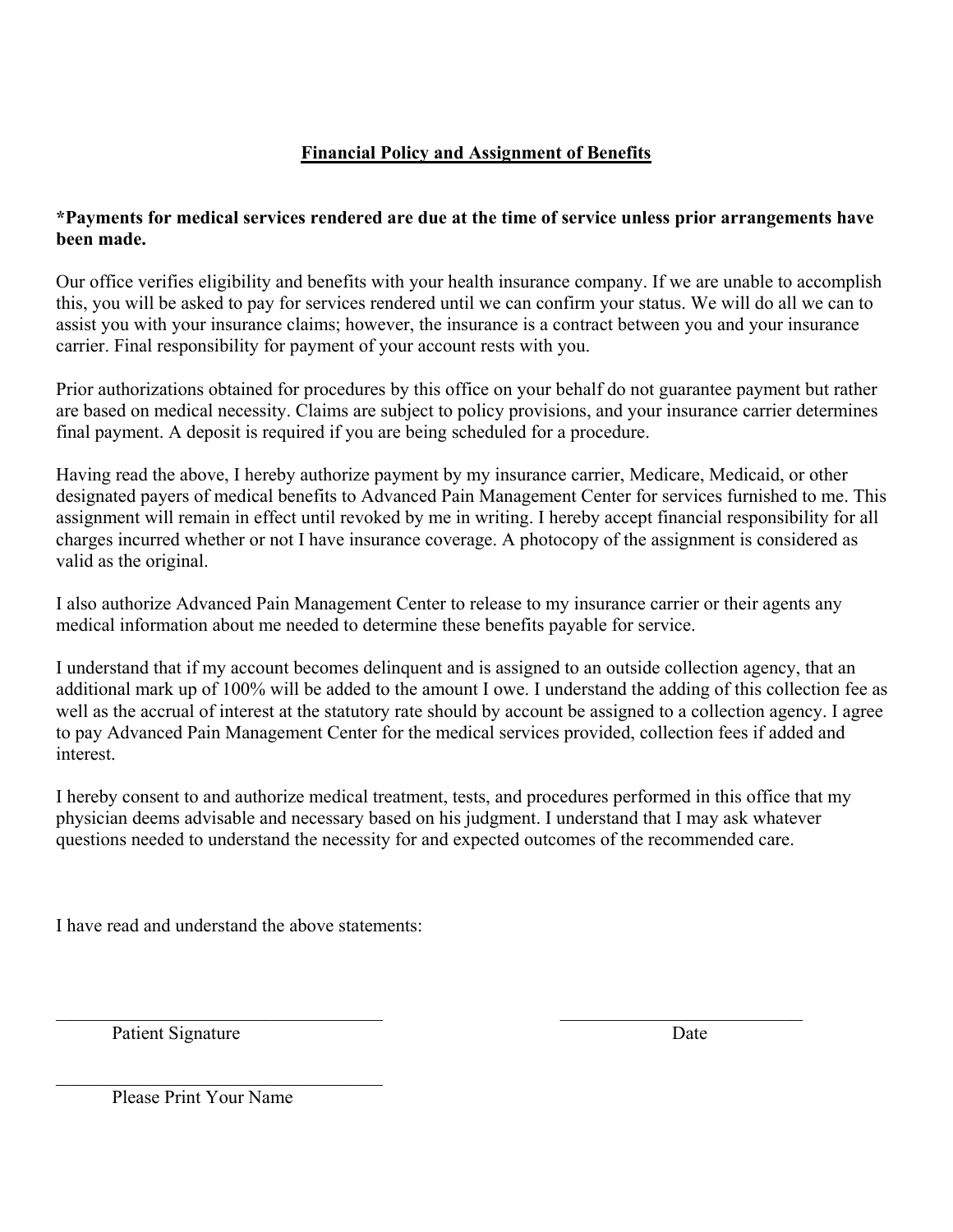## **AUTHORIZATION TO RELEASE HEALTHCARE INFORMATION**

I request and authorize  $\overline{\phantom{a}}$  to release healthcare information of the patient named above to:

Advanced Pain Management Center (our main office) 9029 S. Pecos Road, Suite 2800 Henderson, NV 89074 Fax #702-739-8605

This request applies to all Diagnostic Testing, most recent medication and the last Physicians note. Please send or fax this information to the number above.

If you have any questions regarding this request of Medical Records, please call our office at  $((702)739 - 8323)$ .

Patient Signature: The Contract of the Contract of the Contract of the Contract of the Contract of the Contract of the Contract of the Contract of the Contract of the Contract of the Contract of the Contract of the Contrac

Date: the contract of the contract of the contract of the contract of the contract of the contract of the contract of the contract of the contract of the contract of the contract of the contract of the contract of the cont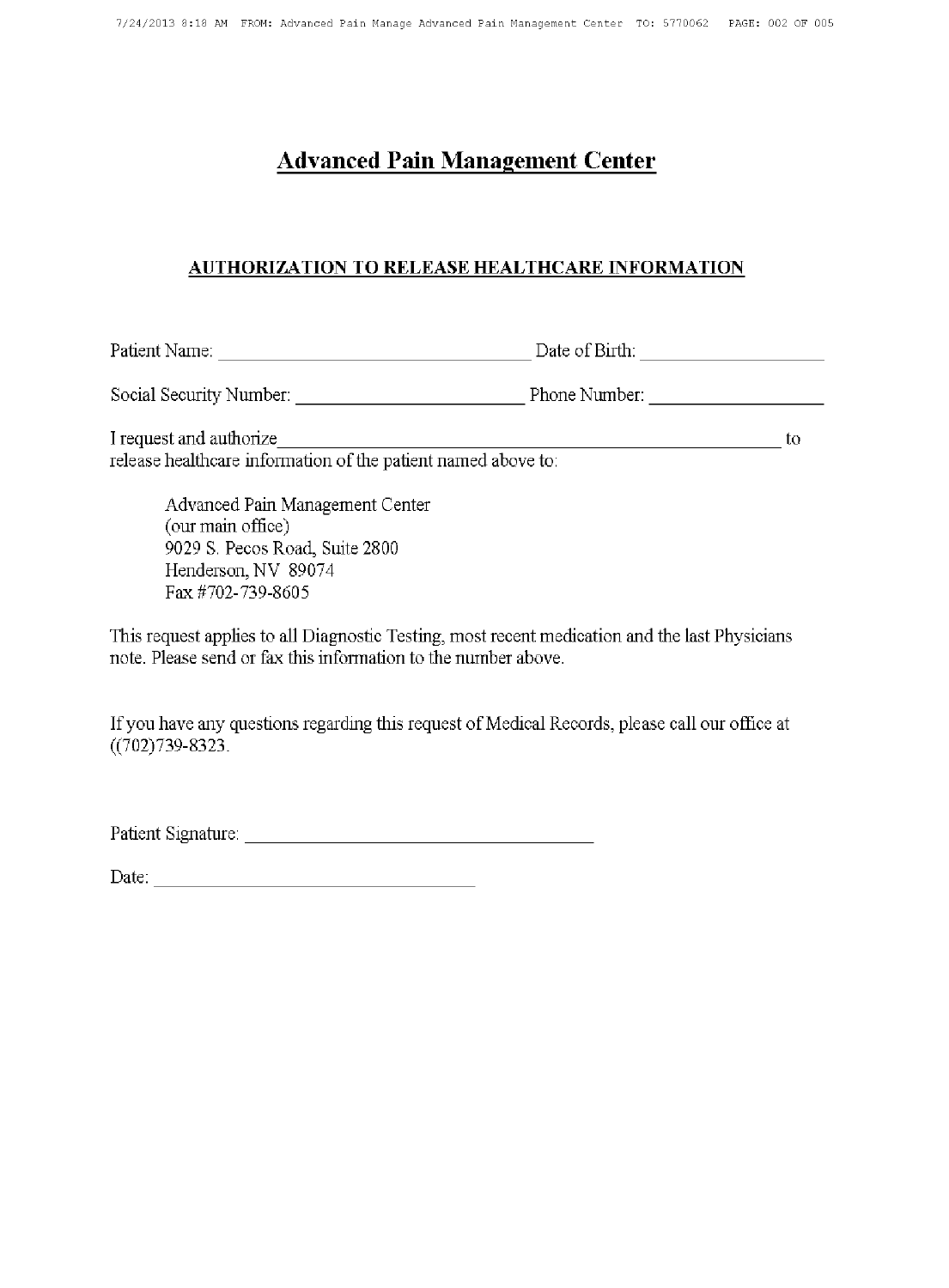## \*\*\*\*HIPAA CONSENT FORM\*\*\*\*

I understand that as part of my healthcare, Advanced Pain Management Center originates and maintains electronic health records describing my health history, symptoms, examination and test results, diagnosis, treatment, and any plans for future care of treatment. I understand that this information serves as:

- A basis for planning my care and treatment
- A means of communication among the health professionals who contribute to my care
- A means by which a third-party payer can verify that services billed were actually provided

• A tool for routine healthcare operations such as assessing quality and reviewing the competence of healthcare professionals

I understand and have been provided the NOTICE OF INFORMATION PRACTICES that provides a more complete description of information uses and disclosures. I understand that I have the right to review the notice prior to signing this consent. I understand that Advanced Pain Management Center reserves the right to change their and practices and prior to implementation will mail a copy any revised notice to the address I've provided. I understand that I have the right to request restrictions as to how my health information may be used or disclosed to carry out treatment, payment, or healthcare operations and understand that I may revoke this consent in writing, except to the extent that Advanced Pain Management Center has already taken action in reliance thereon.

I also authorize the person(s) listed below to receive information regarding my appointments or treatments while a patient at the Advanced Pain Management Center.

| <b>NAME</b> | RELATIONSHIP |
|-------------|--------------|
|             |              |
|             |              |
|             |              |

I request the following restrictions to the use or disclosure of my health information:

## **Release of Records**

I authorize Advanced Pain Management Center to release (verbal or in writing) confidential medical information to any person or entity including my insurance carrier, employer if treatment is related to employment purposes, or other health care operations which may be liable to me or my practitioner(s) for charges for this treatment and for quality management, utilization review, transfer, and follow-up purposes.

## **Receipt of Privacy Practices**

I acknowledge that I have received and read the Notice of Privacy Practices of Advanced Pain Management Center.

I understand that a copy of this agreement may be used with the same effectiveness as the original.

Patient Signature: The Contract of the Contract of the Contract of the Contract of the Contract of the Contract of the Contract of the Contract of the Contract of the Contract of the Contract of the Contract of the Contrac

Please print your name:

Date:  $\frac{1}{\sqrt{1-\frac{1}{2}}\cdot\frac{1}{2}}$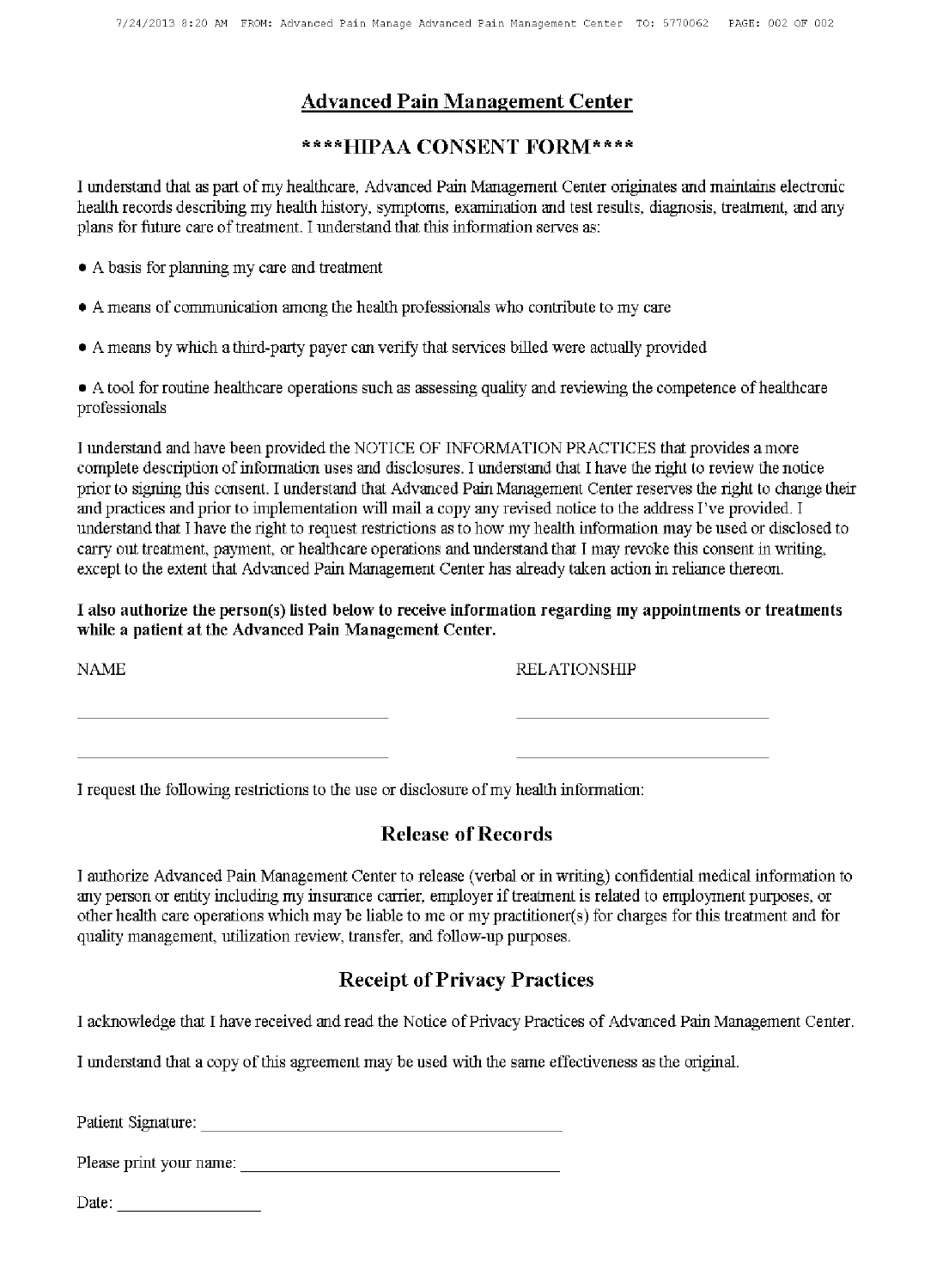### **ADVANCED PAIN MANAGEMENT CENTER Expectations/Guidelines for chronic opioid therapy**

I understand that the treatment I receive at the Advanced Pain Management Center includes opioid and/or sedative mediations. I also agree to the following while receiving these medications.

I understand that the goals of these medications are to increase my activities at home and/or work and decrease my pain symptoms.

I understand that opioid medications are only one part of my therapy and agree to follow all parts of my treatment program (e.g. physical therapy, behavioral pain management. and injections).

I will not obtain any opioid or sedative medications from any other source other than the Advanced Pain Management Center. If I require emergency treatment that includes opioid or sedative medications, I will notify the staff of the Advanced Pain Management Center at the next appointment

I understand that "Doctor shopping" for additional pain medications from other physicians is discouraged and if this occurs, the physician-patient relationship may be jeopardized.

I understand that any lost medication and/or prescriptions will not be replaced or refilled at an earlier date. I understand that I must provide my pills for a random pill count.

No increase in medication doses should be made without the approval of the prescribing physician. Opioid pain medications will hopefully make your pain more tolerable, but they should not be used to relieve stress or to promote sleep.

At the discretion of the physician the patient will be required to submit a urine or saliva sample. This is necessary to monitor patient compliance. Failure to submit the required sample will be considered a reason for termination of the physician-patient relationship.

I understand that failure to follow these guidelines may require cessation of opioid therapy, referral to a substance abuse specialist, and possible termination of my patient status at the Advanced Pain Management Center.

**CAUTION**: Opioid medications may cause drowsiness. **Alcohol and recreational (street drugs} should not be consumed while taking medications. Use care when operating a car or dangerous machine; do not operate a car or dangerous machinery, if you in any way feel that the side effects of your medications will impair your ability to operate in any manner**.

Federal law prohibits the transfer of these medications to any other person other than the patient for whom they are prescribed. Sharing these medications is a felony.

#### **This class of medications can produce the following adverse effects:**

• drowsiness

• impaired judgment

• constipation • tolerance

- risk of fatal overdose if not
- taken as directed
- dependence • loss of control over the amount of medication used

• nausea, vomiting

• Constantly seeking more medications and adverse effects of certain aspects of life

### **I acknowledge and understand the risks of these medications. I agree to use them only as prescribed.**

Physician/Practitioner

 $\mathcal{L}_\text{max}$  and the contract of the contract of the contract of the contract of the contract of the contract of the contract of the contract of the contract of the contract of the contract of the contract of the contrac